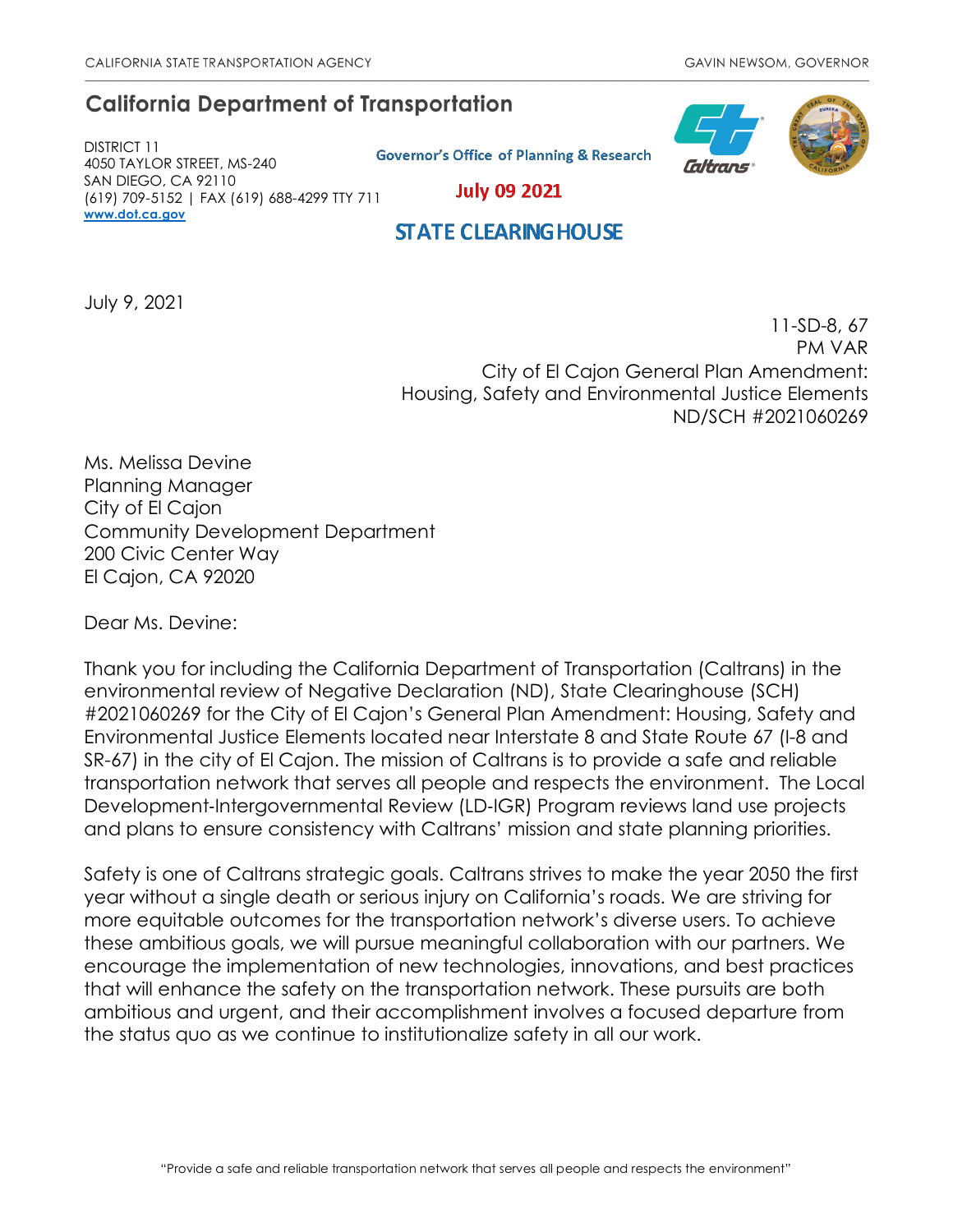Ms. Melissa Devine, Planning Manager July 9, 2021 Page 2

Caltrans has the following comments:

#### **Traffic Impact Study**

- New developments resulting from the City's Housing Element update should provide a Vehicle Miles of Travel (VMT) based Traffic Impact Study (TIS). Please use the Governor's Office of Planning and Research Guidance to identify VMT related impacts.<sup>1</sup>
- The TIS may also need to identify the proposed project's near-term and longterm safety or operational issues, on or adjacent any existing or proposed State facilities.

#### **Design**

Caltrans and SANDAG, in partnership with the City of El Cajon and other local agencies, are preparing a Comprehensive Multimodal Corridor Plan (CMCP) for the SR-52 Corridor, which includes a portion of the City of El Cajon. The CMCP and the City's Housing Element efforts should be coordinated.

#### **Complete Streets and Mobility Network**

Caltrans views all transportation improvements as opportunities to improve safety, access, and mobility for all travelers in California and recognizes bicycle, pedestrian, and transit modes as integral elements of the transportation network. Caltrans supports improved transit accommodation through the provision of Park and Ride facilities, improved bicycle and pedestrian access and safety improvements, signal prioritization for transit, bus on shoulders, ramp improvements, or other enhancements that promote Complete Streets concepts and an integrated transportation network. Early coordination with Caltrans, in locations that may affect both Caltrans and the City of El Cajon is encouraged.

To reduce greenhouse gas emissions and achieve California's Climate Change target, Caltrans is implementing Complete Streets and Climate Change policies into State Highway Operations and Protection Program (SHOPP) projects to meet multi-modal mobility needs. Caltrans looks forward to working with the City to evaluate potential Complete Streets projects.

<span id="page-1-0"></span><sup>&</sup>lt;sup>1</sup> California Governor's Office of Planning and Research (OPR) 2018. "Technical Advisory on Evaluating Transportation Impacts in CEQA." [http://opr.ca.gov/docs/20190 I 22-743\\_Technical\\_Advisory.pdf](http://opr.ca.gov/docs/20190%20I%2022-743_Technical_Advisory.pdf)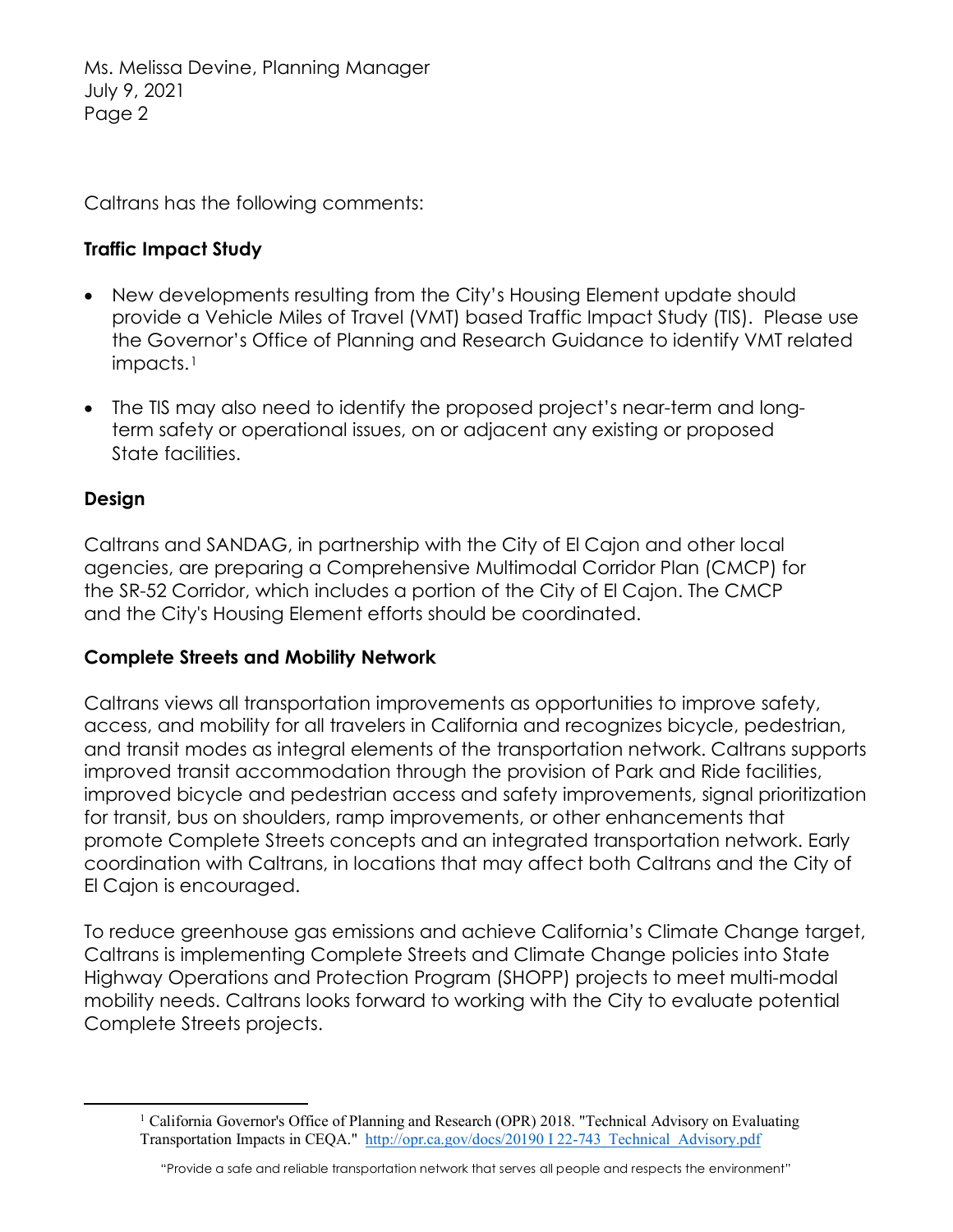Ms. Melissa Devine, Planning Manager July 9, 2021 Page 3

## **Land Use and Smart Growth**

Caltrans recognizes there is a strong link between transportation and land use. Development can have a significant impact on traffic and congestion on State transportation facilities. In particular, the pattern of land use can affect both local vehicle miles traveled and the number of trips. Caltrans supports collaboration with local agencies to work towards a safe, functional, interconnected, multi-modal transportation network integrated through applicable "smart growth" type land use planning and policies.

The City should continue to coordinate with Caltrans to implement necessary improvements at intersections and interchanges where the agencies have joint or adjoining jurisdiction.

# **Noise**

The applicant must be informed that in accordance with 23 Code of Federal Regulations (CFR) 772, Caltrans is not responsible for existing or future traffic noise impacts associated with the existing configuration of I-8 and/or SR-67.

# **Environmental**

Should future projects based upon the changes enacted from the General Plan have elements and/or mitigation measures that affect Caltrans Right-of-Way, Caltrans would welcome the opportunity to be a Responsible Agency under the California Environmental Quality Act (CEQA).

# **Broadband**

Caltrans recognizes that teleworking and remote learning lessen the impacts of traffic on our roadways and surrounding communities. This reduces the amount of VMT and decreases the amount of greenhouse gas (GHG) emissions and other pollutants. The availability of affordable and reliable, high speed broadband is a key component in supporting travel demand management and reaching the state's transportation and climate action goals.

#### **Mitigation**

Caltrans endeavors that any direct and cumulative impacts to the State Highway network be eliminated or reduced to a level of insignificance pursuant to the CEQA and National Environmental Policy Act (NEPA) standards.